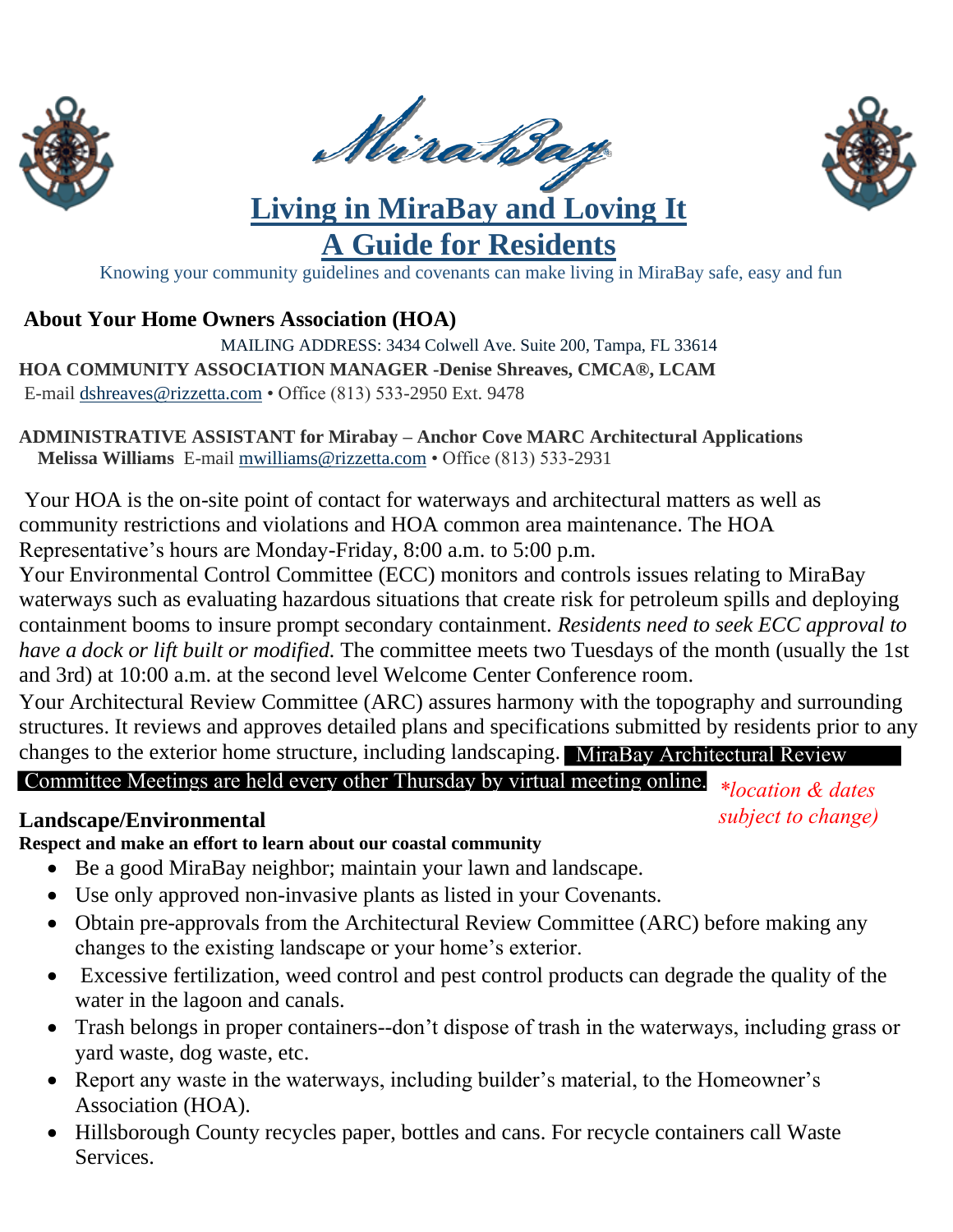#### **Trash Schedule:**

### **Regular Trash / Lawn & Yard Debris**

*Note:* Please keep regular trash separate from yard debris otherwise it may not get picked up.

#### **Regular Trash/Recycle Day Saturday**

**Wednesday** 

#### **Marine / Waterway**

#### **Respect our unique marine environment!**

- $\Box$  The Environmental Control Committee (ECC) oversees boat usage at MiraBay.
- $\Box$  Keep the community boat lift area and waterways free of trash and fish entrails.
- □ All boats must be registered with the HOA.
- $\Box$  Everyone needs to follow the Boat Lift rules. No one may be in the boat with lift in operation.
- $\Box$  The NO WAKE ZONE is the rule for ALL MiraBay waterways.
- $\Box$  The Boat Ramp at the park is for maintenance and delivery purposes only.

#### **Pets**

#### **Be a considerate pet owner**

- $\Box$  Dogs must be on a leash at all times per Hillsborough County ordinances.\*
- $\Box$  Clean up after your pet in your yard, common spaces and empty home sites. Dog waste is a potential source of harmful coliform bacteria that can hurt water quality and marine life.
- $\Box$  Excessive barking that bothers your neighbors is considered a nuisance and is against the law.
- $\Box$  Cats should not stray or go onto other's property.

#### **\*Hillsborough County Ordinance, 00-26, amended by Ordinance 03-08**

#### **The Club/Fitness Center/Pool**

#### **Take pride in our community facilities. Use them responsibly.**

- □Alcohol consumed on the premises must be purchased at the MiraBay Club.
- $\Box$  All children 15 and under must be accompanied by an adult (over 18) at the pool.
- $\Box$  Children 12-17 may use the Fitness Center. A fitness orientation with a staff member is mandatory.
- $\Box$  No coolers or glass containers are allowed in the pool area.
- $\Box$  Please familiarize yourself with the pool rules.
- $\Box$  Be considerate of your neighbors. Abide by pool rules at all times and be watchful of children's behavior.

## **Safety/Security**

#### **Be an alert MiraBay resident.**

- $\Box$  MiraBay has two entry gates monitored twenty-four hours a day/seven days a week.
- $\Box$  Report law enforcement issues immediately to the Sheriff's office.
- $\Box$  Tell guests, repair and delivery men to enter through Visitor Lane and be prepared to show DL for quickest entry into MiraBay Community.
- $\Box$  A Proximity Card is required for entrance to all facilities. Access will not be granted without it.
- $\Box$  Maintain the speed limit of 20 mph. Use common sense and drive more slowly in areas that require particular vigilance. It is the law and also a courtesy to your neighbors.